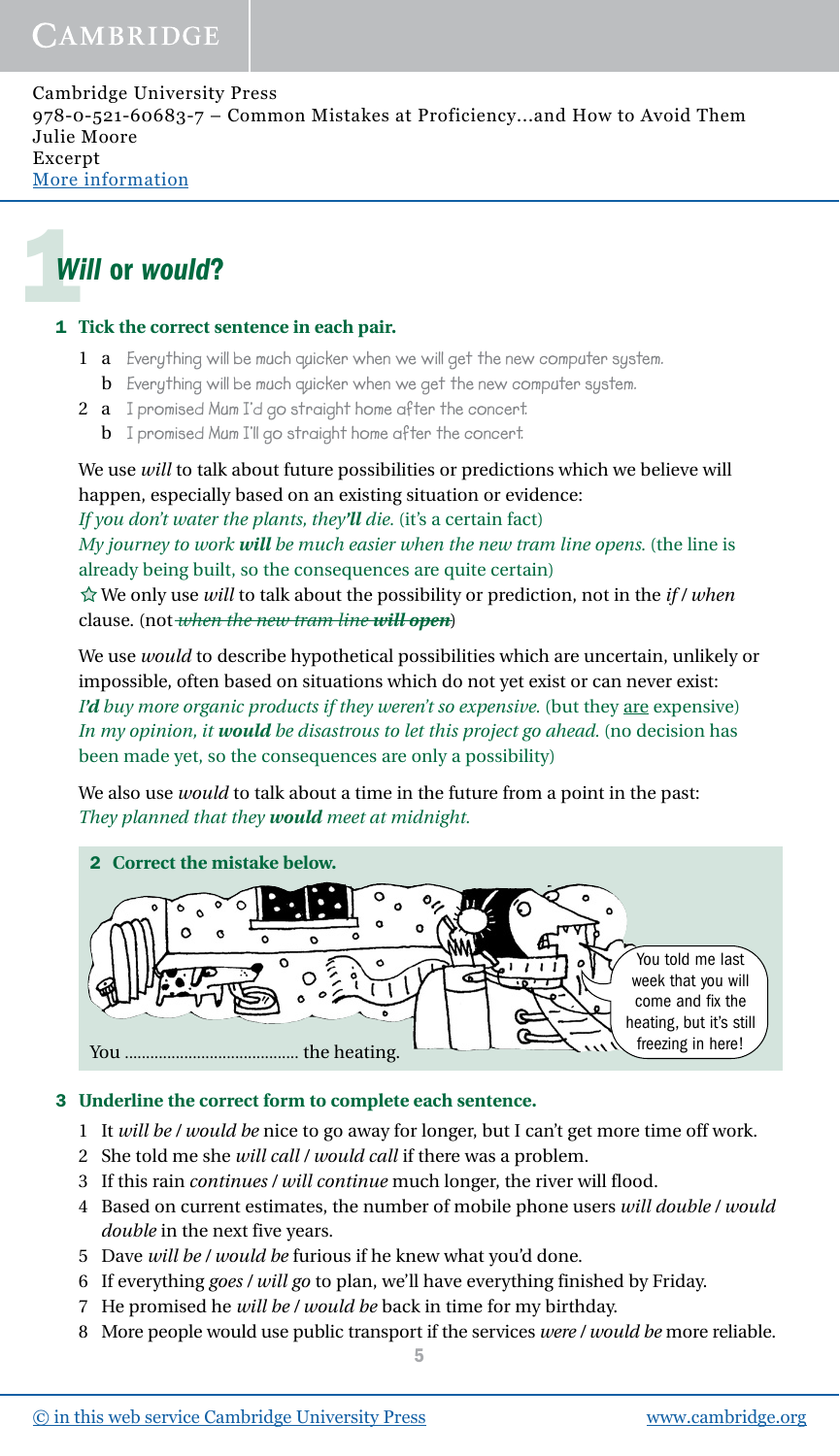# 2Which modal do I use?

## 1 **Tick the correct sentence in each pair.**

- 1 a **If you like Impressionist art, you should visit the Musée d'Orsay in Paris.** b **If you like Impressionist art, you have to visit the Musée d'Orsay in Paris.**
- 2 a **I think that children should respect their parents.**
	- b **I think that children must respect their parents.**

We use *should* to talk about what we think is right, best or correct: *I don't think people should keep big dogs in small apartments.*

We use *have to* to talk about what is necessary or compulsory: *Do young men have to do military service in your country?*

We also use *must* to talk about what is necessary or compulsory, especially when the subject of the verb is not a person or when the main verb is passive:

*All applications must be received by 31 January.*

In the negative, *mustn't* means 'not allowed', but *don't have to* means 'not necessary': *The cheque must not exceed the value of the guarantee card. EU citizens don't have to get a visa to travel to the US.*

We use *must* to talk about what we are sure is true. The opposite is *can't*: *She must be bored at home all day on her own. You can't be tired – you've only just got up!*



Luggage ......................................... unattended.

# 3 **Complete the following sentences using an appropriate modal verb.**

- 1 All children under 12 ......................................... be accompanied by an adult.
- 2 There's a free 30-day trial period, so you ......................................... pay anything for the first month.
- 3 I missed the last train and ......................................... get a taxi home.
- 4 We ......................................... need more sugar already I only bought some last week.
- 5 All accidents ......................................... be recorded in the incident book.
- 6 Have you seen their house? They ......................................... have a lot of money.
- 7 That cut looks really bad I think you ......................................... go to hospital.
- 8 You ......................................... lift the lid while the rice is cooking or all the steam will be released and it won't cook properly.

6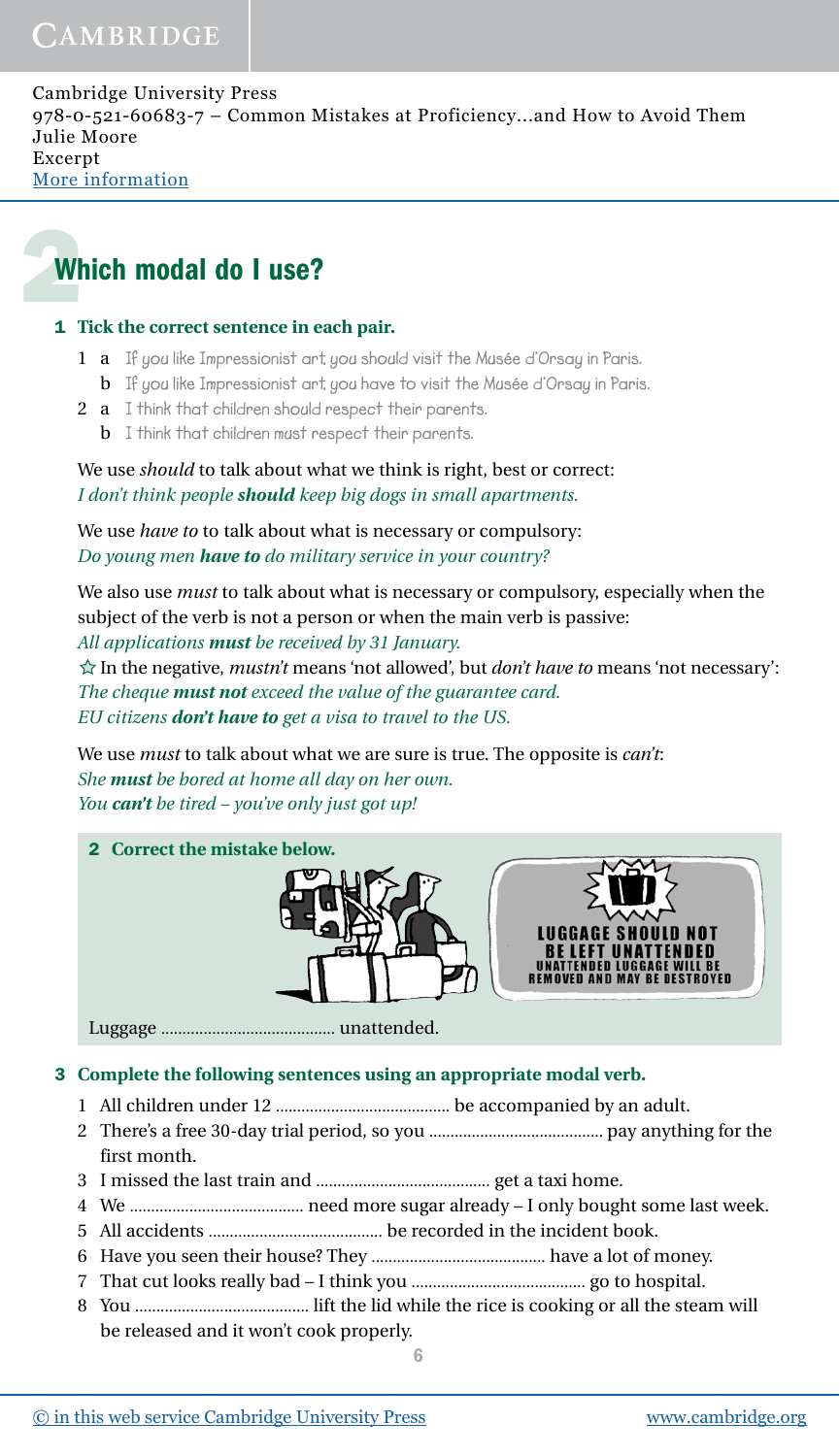# **Which nouns and adjectives are followed by a gerund or an** infinitive?

1 **Tick the correct sentence in each pair.**

- 1 a **As a disabled person, he has difficulty getting on and off buses.**
- b **As a disabled person, he has difficulty to get on and off buses.**
- 2 a **I'm used to eating my main meal at midday.**
	- b **I'm used to eat my main meal at midday.**

Many words are followed by a verb in either the gerund *(-ing)* or infinitive *(to do)* form. You can check which patterns a word is used with by looking at the examples in a good learner's dictionary. The following are some common combinations:

- noun + *to do (something) have the ability / confidence / courage to do (something)*: *He didn't have the confidence to speak up about what he'd witnessed.*
- noun (+ preposition) + gerund *fear of doing (something), have difficulty in doing (something)*: *He lived in constant fear of being found out.*
- adjective + *to do (something) be right / wrong to do (something), be lucky / fortunate to do (something) be happy to do (something) (= willing to do something)*: *I'm happy to pick Jamie up if you're busy.*
- adjective + gerund *be used to doing (something), be busy doing (something), be worth doing (something)*: *The vineyards are well worth visiting.*

 $\hat{\varphi}$  See Unit 29 for verb + verb combinations.



3 **Use the words below (in the same order) to create sentences. Add any necessary prepositions or articles, and put the verbs in an appropriate form.**

- 1 He / have / terrible / fear / travel / by / plane .........................................
- 2 She / be / right / tell / boss / about / problem .........................................
- 3 He / have / ability / play / highest / level / the / sport .........................................
- 4 We / have / difficulty / find / parking / space .........................................
- 5 It / be not / worth / cook / full / meal / for / one / person .........................................
- 6 I / feel / lucky / have / such / good / friends .........................................
- 7 He / not / have / courage / tell / her / face to face .........................................
- 8 He / be / not / used to / get up / so / early .........................................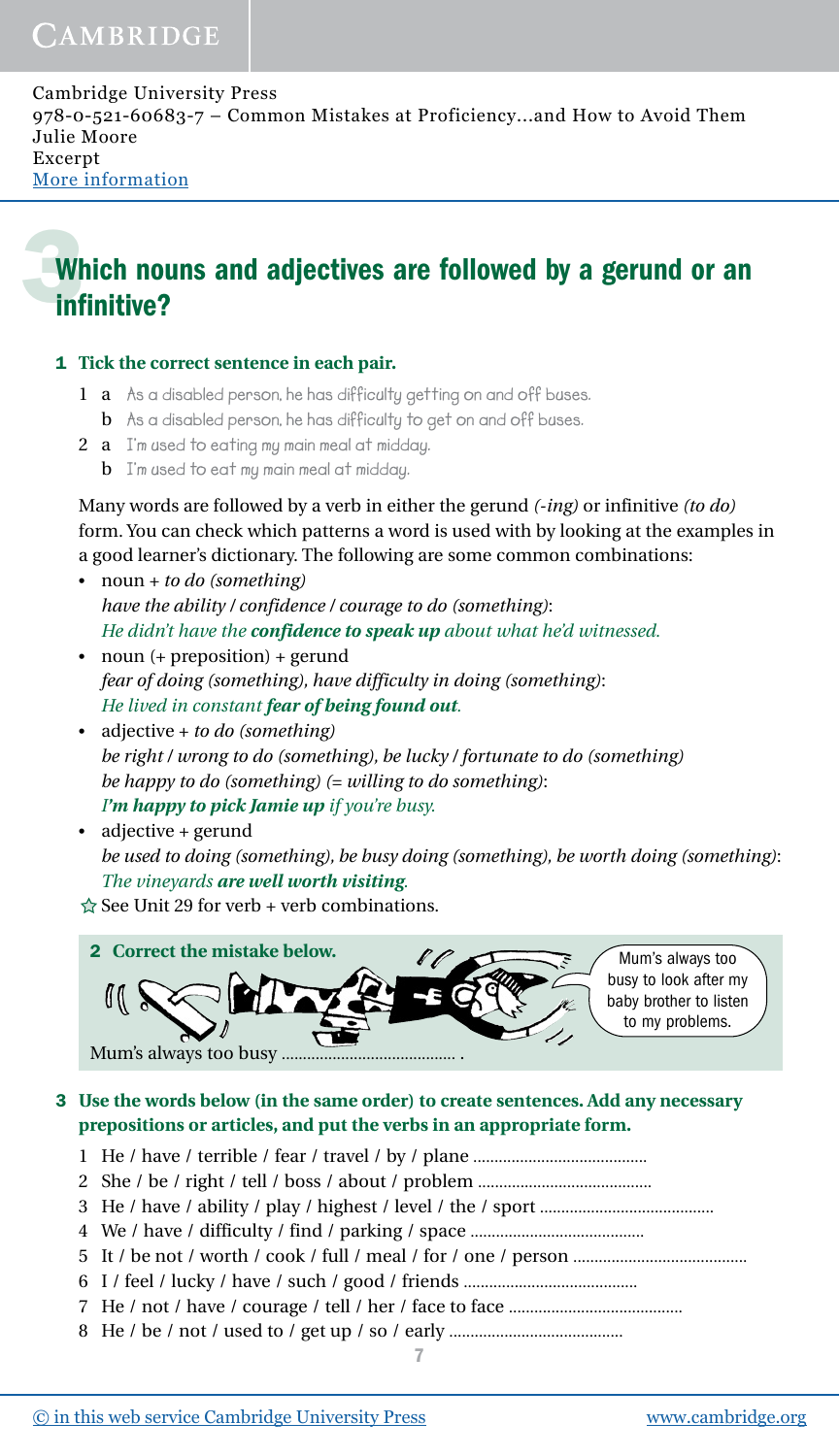# CAMBRIDGE

Cambridge University Press 978-0-521-60683-7 – Common Mistakes at Proficiency...and How to Avoid Them Julie Moore Excerpt [More information](http://www.cambridge.org/9780521606837)



1 **Complete the text using** *should***,** *shouldn't* **or** *have to***.**

# Guidelines for travellers

| the country you are visiting has any visa requirements. To visit |  |
|------------------------------------------------------------------|--|
|                                                                  |  |
|                                                                  |  |
| you have adequate travel insurance in case you need urgent       |  |
| medical treatment or, in extreme cases,                          |  |
|                                                                  |  |



In the air: The atmosphere inside an aircraft can cause dehydration, so you (5) ......................................... increase your fluid intake. You (6) ......................................... , however, drink a lot of alcohol or caffeine. To avoid the effects of jet leg, you (7) ......................................... try to sleep on the flight, especially if it's an eastbound journey. If you (8) ......................................... take regular medication, you (9) ......................................... take your normal dosage according to 'home time'.

### 2 **Complete the sentences using the verb in brackets.**

### *Example:*

|      | Yesterday:      | 'So, I'll see you outside the cinema at 8 o'clock tomorrow evening.' |  |  |
|------|-----------------|----------------------------------------------------------------------|--|--|
| Now: |                 | We arranged that we would meet outside the cinema. at 8. (meet)      |  |  |
|      | 1 January       | 'I'll give up smoking this year.'                                    |  |  |
|      | Now:            |                                                                      |  |  |
|      | 2 Last night:   | 'I'll give you a call when I arrive at the airport.'                 |  |  |
|      | Now:            |                                                                      |  |  |
|      | 3 20 years ago: | 'When I grow up, I'll have lots of children.'                        |  |  |
|      | Now:            | family. (have)                                                       |  |  |
|      | 4 January:      | 'The building work should be finished by the end of March.'          |  |  |
|      | April:          |                                                                      |  |  |
|      | 5 Last week:    | 'Don't worry, I'll bring some sleeping bags.'                        |  |  |
|      | Now:            | them.' (bring)                                                       |  |  |
|      | 6 1950s:        | 'In 50 years' time, people will be living on the moon.'              |  |  |
|      | Now:            | now. <i>(live)</i>                                                   |  |  |
|      | 7 Tuesday:      | 'We'll probably be back in a couple of days.'                        |  |  |
|      | Sunday:         |                                                                      |  |  |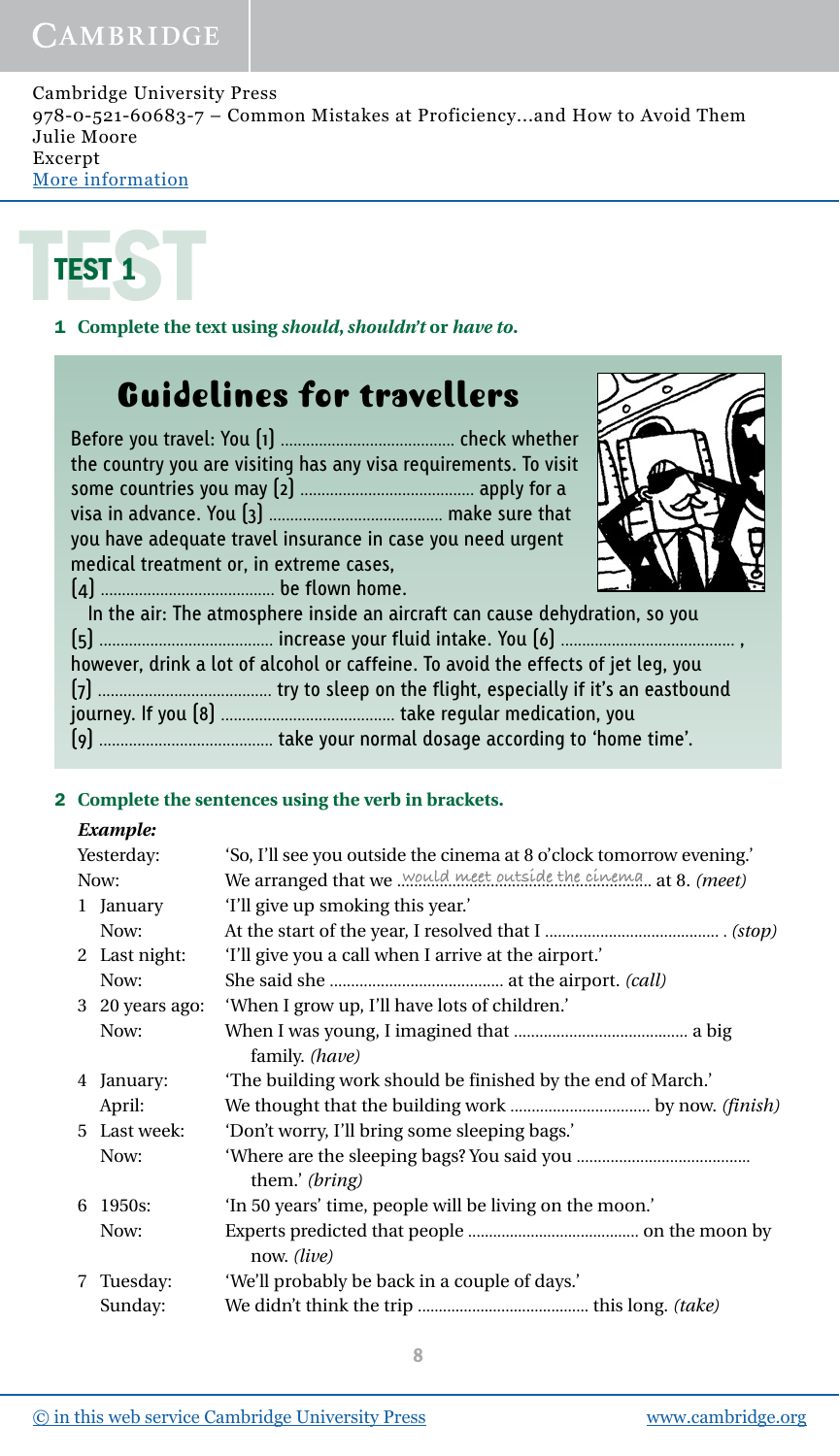Con

Cambridge University Press 978-0-521-60683-7 – Common Mistakes at Proficiency...and How to Avoid Them Julie Moore Excerpt [More information](http://www.cambridge.org/9780521606837)

### 3 **Underline the most appropriate form of the verb to complete the horoscope.**

## Aries: 21 March – 19 April

The planet Mars is moving into your sign this week giving you the confidence (1) *to push / of pushing* ahead with career plans. If you've been hoping for a promotion at work, the next few days (2) *would bring / will bring* good news.

For those of you disillusioned with your job, now is the time when you (3) *must / should* consider looking for something new – you have the ability (4) *to go / of going* right to the top and you don't (5) *have to / must* put up with second best. If your current boss is too busy (6) *to worry / worrying* about his own position to notice your achievements, you (7) *should / would* be looking for an organisation where you can realise your full potential. You might (8) *be / have to* wait a while for the right opportunity to make your move, but be patient; the wait (9) *will be / would be* well worth it!

### 4 **Complete the sentences using the correct form of an appropriate verb.**

# Cricket star banned for six months

Cricketer John Wilson received a 6-month ban yesterday for failing to take a routine drugs test. The 36-year-old star says it was a simple mistake, but the authorities insist that all players must co-operate with random testing or face the consequences. What do you think? Have your say …

'I think he's lucky not (1) ......................................... a longer ban. It isn't worth

(2) ......................................... a random drug testing program if players can just ignore the tests.'

'All sportsmen are role models for young people and they should take their responsibilities more seriously. Surely it (3) ......................................... that difficult to remember to go for a simple test! The authorities are right (4) ......................................... him as a warning to other top players that no one is above the rules.'

'I think a 6-month ban is too much. If he'd been found guilty (5) ......................................... drugs, then that'd be different. But he just made a stupid mistake and I think it's wrong (6) ......................................... him so harshly.'

'Drugs in sport is a serious problem and the sports authorities have to have the courage (7) ......................................... the rules. If a top team are unlucky enough (8) ......................................... one of their best players for a season, I think that's a price worth (9) ......................................... .'

### 5 **The text below contains six errors. Find them and correct them.**

Sweatshop labour is a problem in many countries. At one factory we visited, workers should work for 12 hours a day in a noisy, cramped workshop. The workers say nothing about conditions for fear to lose their jobs. Many families have difficulty to earn enough money to survive and many people are happy accepting jobs many miles from their homes. Valentina must travel 3 hours a day to get to work and back. She says that the government has to do something to improve conditions for workers like her, but she doesn't believe that things will change quickly.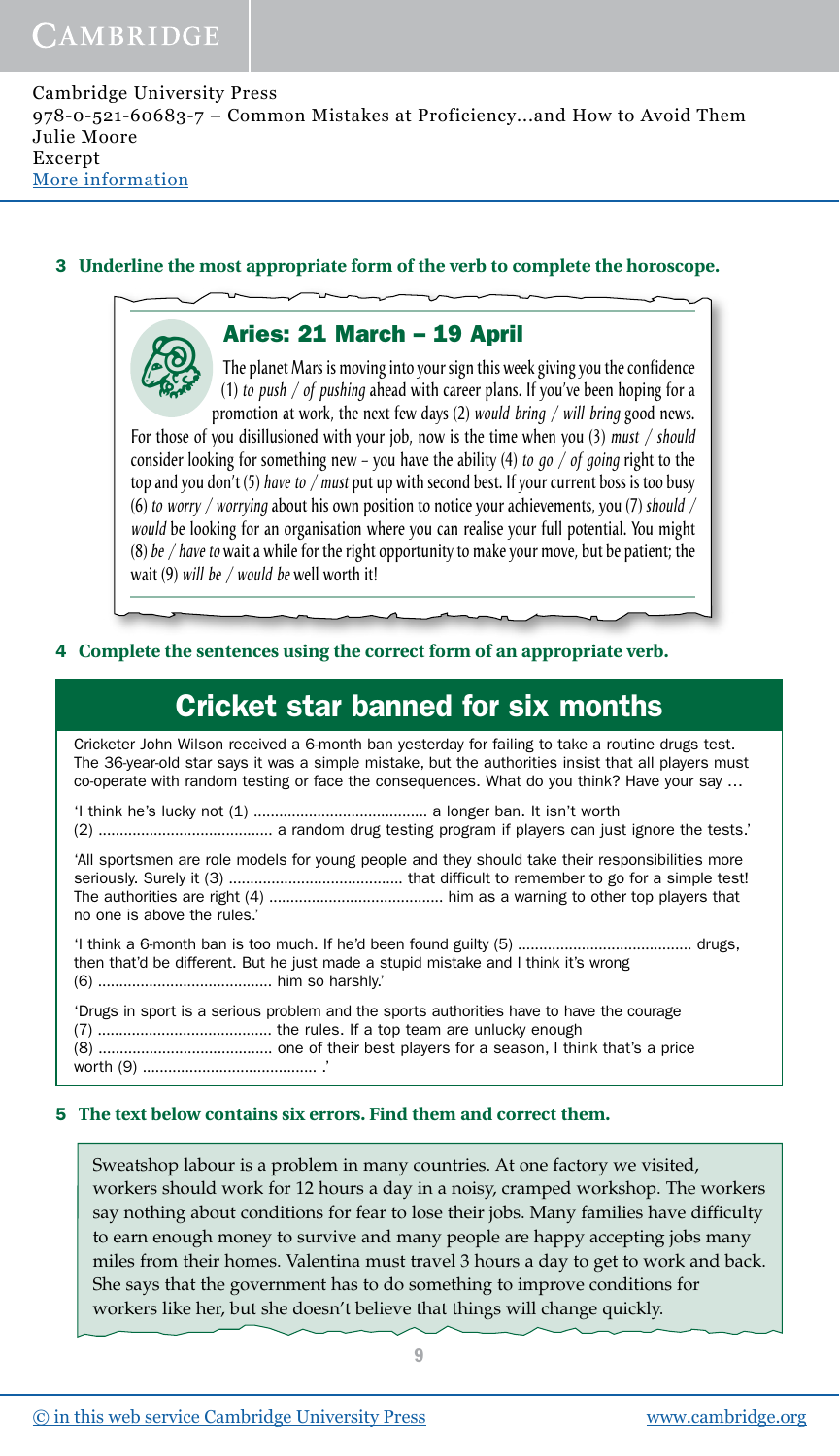# 4*Which*, *who* or *what*?

## 1 **Tick the correct sentence in each pair.**

- 1 a **The living room has a big open fire, which makes it really warm and cosy.** b **The living room has a big open fire, what makes it really warm and cosy.**
- 2 a **He has three brothers which are older than him.**
	- b **He has three brothers who are older than him.**

*Who* and *which* are used to refer back to something from the first part of a sentence. *Who* refers to people and *which* to things, places or organisations: *Do you know the guy who lives next door? I work for an organisation which helps homeless people find work.*

*What* is used to refer to something unknown: *Do you know what's in the box?*

A defining relative clause defines exactly who or what you are talking about. *Who* or *which* can be replaced by *that* or sometimes dropped altogether: *That's the man who I saw running away from the accident. That's the man (that) I saw running away from the accident.*

A non-defining relative clause, separated by commas, gives extra information: *Our apartment, which faces east, gets the sun in the morning.*

*Which* can't be dropped or replaced by *that*, as it would then become a defining relative clause, e.g. *Our house that faces east gets the sun in the morning*. (we have several houses and this one faces east)



# 3 **Make the following sentences sound more natural using** *who***,** *which* **or** *what***.**

*Example:* They have a very heavy workload. A heavy workload can lead to stress. **which**

- 1 There are many students. These students can't afford to pay such high fees.
- 2 We're lucky to live in this country. This country has free basic healthcare.
- 3 The book has two main characters. These characters are very different.
- 4 He hasn't explained the thing he wants me to do.
- 5 I stayed with a lovely family. This family live in an old farmhouse.
- 6 People are living longer. This means that the state has to pay more in pensions.
- 7 Do you know the thing he plans to do when he finishes college?
- 8 My uncle gave me some helpful advice about loans. My uncle is a bank manager.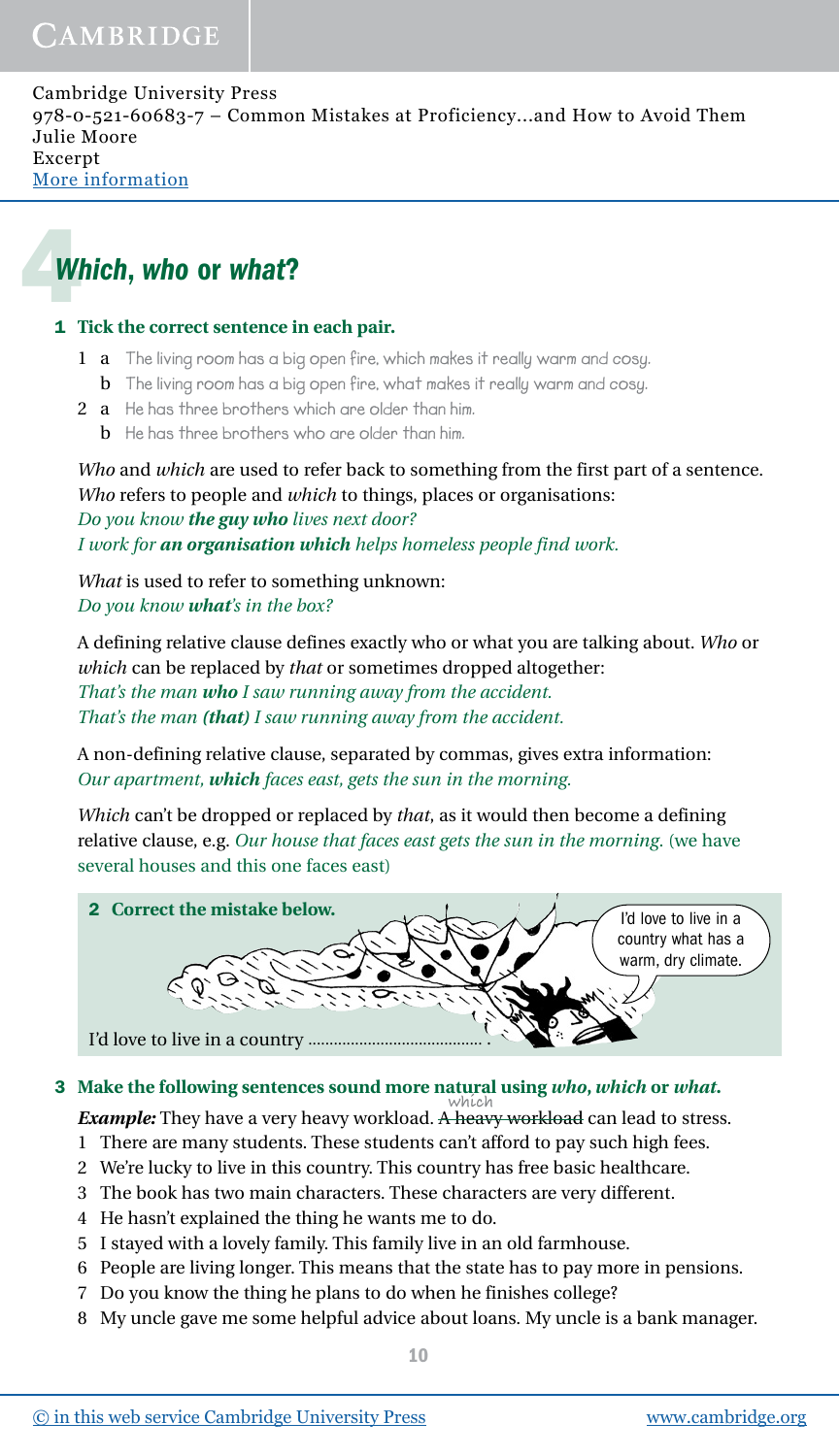# Which pronoun do I use to refer to people in general?

#### 1 **Tick the more natural sentence in each pair.**

- 1 a **I think that you should stand up for what you believe in.**
	- b **I think that one should stand up for what one believes in.**
- 2 a **If a student has a problem, he should see his personal tutor first.**
	- b **If students have a problem, they should see their personal tutor first.**

As English does not have a neutral third person singular pronoun, we have to find other ways of referring to an unknown or theoretical third person.

*One* can be used to refer to people in general. However, it is now becoming slightly old-fashioned and is normally used only in formal written contexts: *Such difficulties are not surprising when one considers the size of the task at hand.*

We use *you* to refer to people in general or to any person in a hypothetical situation: *If you want to succeed in business, you need confidence and determination.*

*He* used as a neutral pronoun is old-fashioned and considered sexist by some people. We sometimes use *they* as a neutral singular pronoun. Some people consider this incorrect in written English, but it is becoming more accepted and can be used in exams. *What's the first thing you should say to a customer when they walk into the office?*

Other words used to describe people in general include *anyone*, *someone*, *people*: *It's easy to understand how anyone would get frustrated in that situation. If someone retires at the age of 60, they will receive a full state pension.*



### 3 **Complete the text using appropriate pronouns.**

Christmas can be difficult if you think of (1) .................... as a friend to the environment. No one wants to spend the festive season wringing (2) .................... hands about all the paper wasted on cards or unnecessary plastic toys. But there are ways that (3) .................... can enjoy it without denting (4) .................... eco-friendly conscience. If (5).................... look around, there are plenty of eco-presents to be found, especially recycled ones. Anyone will be delighted to receive a diary which (6) .................... know was produced from recycled paper or a mouse mat made from old car tyres. Or for the really green friend, (7) .................... could always arrange to have a tree planted in (8) .................... name.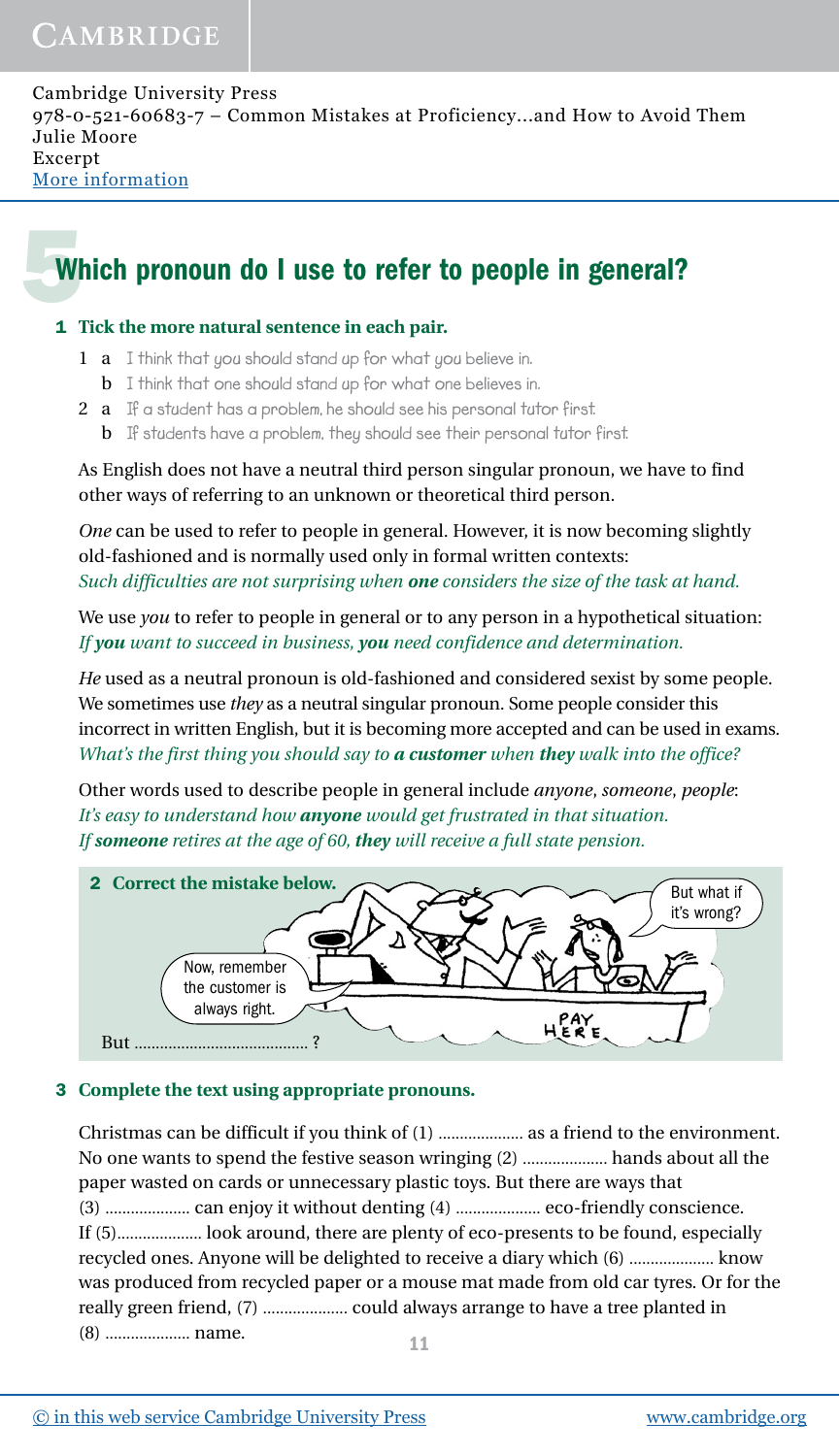# 6Which personal pronoun do I use?

#### 1 **Tick the correct sentence in each pair.**

- 1 a **We all really enjoyed ourself at the party.**
	- b **We all really enjoyed ourselves at the party.**
- 2 a **Shall I book a table? How many people are we?**
	- b **Shall I book a table? How many of us are there?**

We use the reflexive pronoun *ourselves* to refer to a group of people we are part of: *We'd be fooling ourselves if we said it was going to be an easy match.*

We use *yourself* to talk to one person and *yourselves* to address a group of people: *Why don't you ask him yourself?* (when talking to one person) *You should count yourselves lucky that no one was badly hurt.* (to several people)

We use *themselves* to refer to a group of people we are not part of: *The children prepared everything themselves.*

We can also use *themselves* to refer to an unknown or theoretical person: *What should you do if someone falls and hurts themselves?*  $\hat{\varphi}$  See unit 5 on use of *they* for third person singular.

When we talk about the number of people in a group, we use *of us / them*: *There are eight of us, so we'll have to go in two taxis.* (not *we are eight people*)



Any players who ......................................... will be sent straight home.

### 3 **Complete the sentences with an appropriate personal pronoun.**

- 1 'There was a loud bang and everyone threw ......................................... to the ground.'
- 2 We've done a good job and we can all be proud of ......................................... .
- 3 You should always warm up before exercise so that you don't injure
	- ......................................... .

......................................... .

- 4 The boys found ......................................... in a dangerous situation.
- 5 We couldn't play a proper match because there weren't enough of
- 6 Make sure you all leave ......................................... enough time to get to the station.
- 7 You need to ask ......................................... what's more important, your job or your family.
- 8 The government have left ......................................... open to criticism.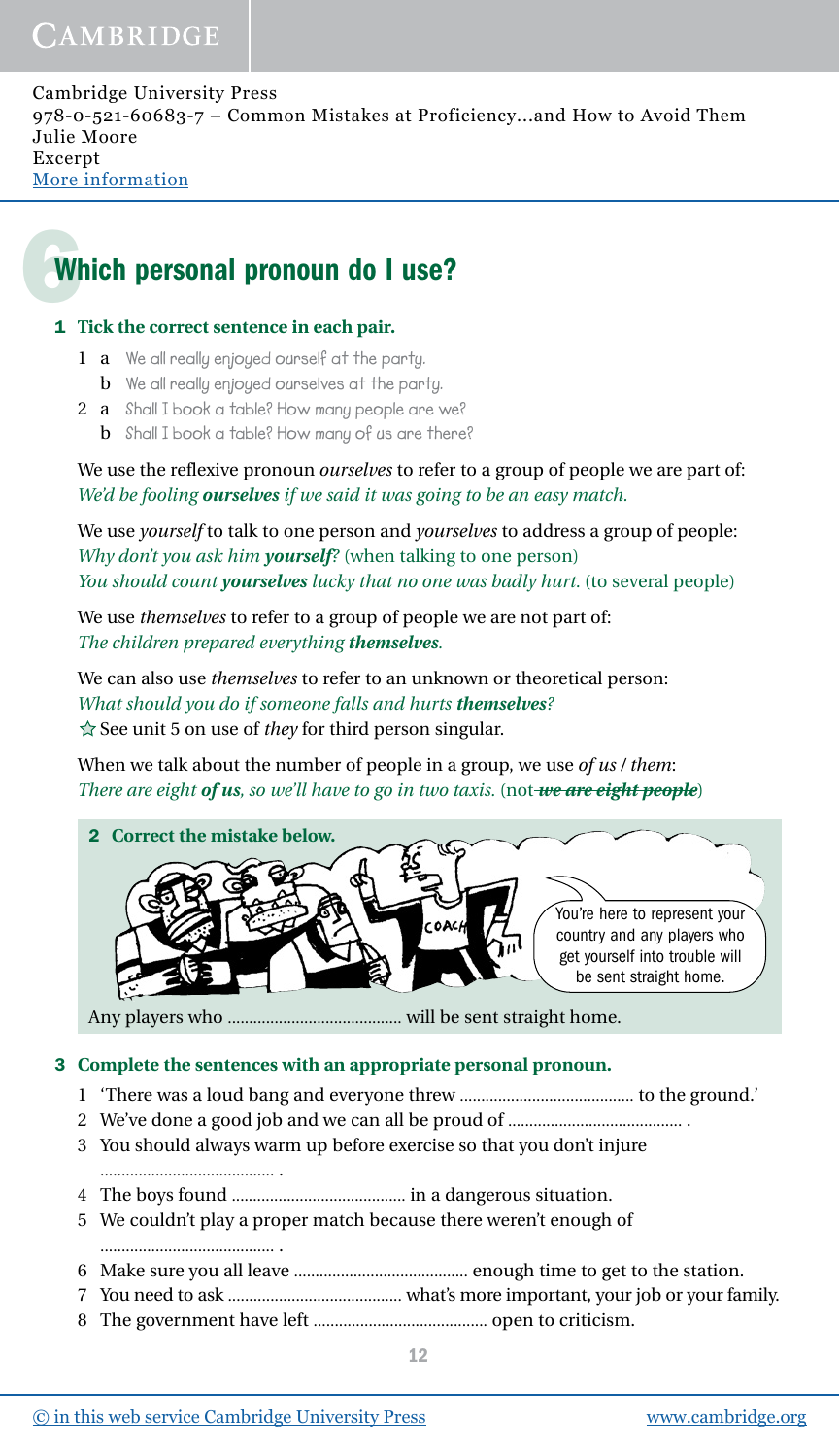# CAMBRIDGE

Cambridge University Press 978-0-521-60683-7 – Common Mistakes at Proficiency...and How to Avoid Them Julie Moore Excerpt [More information](http://www.cambridge.org/9780521606837)

$$
\begin{array}{|c|c|}\n\hline\n\text{TEST 2}\n\end{array}
$$

# 1 **Complete the comments below using** *which***,** *who* **or** *what***.**

- 1 This is the couple ......................................... owned the guesthouse where we stayed.
- 2 This is the beach ......................................... we looked out onto.
- 3 Here's a picture of the little beach stall ......................................... sold fried chicken.
- 4 And this is Sylvia ......................................... ran the stall.
- 5 You saw these flowers everywhere. I don't know ......................................... they were, but they were so lovely and colourful.
- 6 This is Nicolaos, ......................................... was our guide when we went turtle-watching.
- 7 And this is the turtle we saw ......................................... had come up onto the beach to lay eggs.
- 8 This is one of the local fishermen I can't remember ......................................... his name was.



## 2 **Rewrite the sentences replacing the pronoun** *one* **with the word in brackets, making any other necessary changes.**

1 One must play one's part in helping protect the environment. *(everyone)*

................................................................................................................................................................

- 2 One should respect the local customs of the country one is visiting. *(tourists)*
- ................................................................................................................................................................ 3 If one promises to do something, one shouldn't go back on one's promise. *(you)* ................................................................................................................................................................
- 4 When one enters a mosque, one is expected to remove one's shoes. *(someone)* ................................................................................................................................................................
- 5 If one is found guilty of a crime, one has to accept the punishment. *(person)* ................................................................................................................................................................